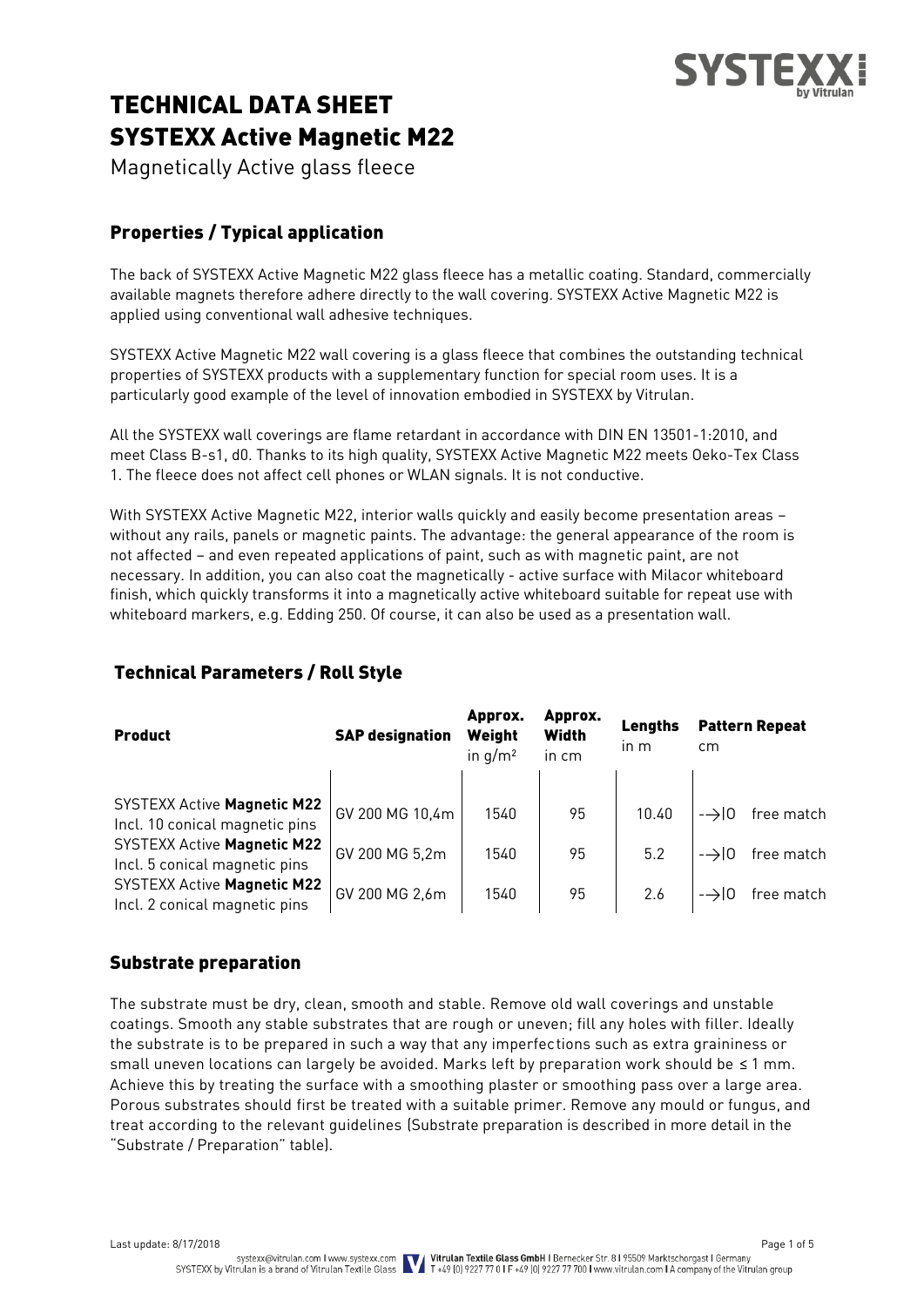

## Application

#### Important for all products

Do not apply when the temperature of the room or wall is less than +8 °C. Only use products with the same serial number on adjacent surfaces (printed on the outside of the box). Sheet length = all  $/$ ceiling measurement plus 5 – 10 cm. Cut off the excess cleanly.

#### Important for SYSTEXX Active Magnetic M22

Always roll SYSTEXX Active Magnetic M22 in the direction in which it was rolled; never bend or roll it in the other direction. The visible side will be damaged if it is rolled up the wrong way!

#### 1. Application with adhesive for SYSTEXX Active Magnetic M22

Apply sufficient latex adhesive with a paint roller or airless spray gun evenly to the wall over a width of 1–2 sheets. Observe the adhesive manufacturer's instructions for application. At normal room temperature (18 °C) the drying time is 24 hours.

#### 2. Paste with butt-join

The fabric edges must be butted tightly at the seam. Hang the new length so that it overlaps the previous length by just 1 mm. Then gently push back the fleece edge until the edges of the two lengths form a butt joint. Firmly smooth down the second length pushing out any air bubbles.

#### 3. Press on and cut off

Apply enough pressure with a wallpapering squeegee over the whole area to remove bubbles. Push the excess carefully into the corners and trim it off along the edges of the wallpapering squeegee or cutting ruler using a sharp-bladed cutter.

Applying to outer corners: it is not possible to apply SYSTEXX Active Magnetic M22 continuously around corners. For corners, SYSTEXX Active Magnetic M22 has to be cut. We recommend the use of wallpaper corner profiles here!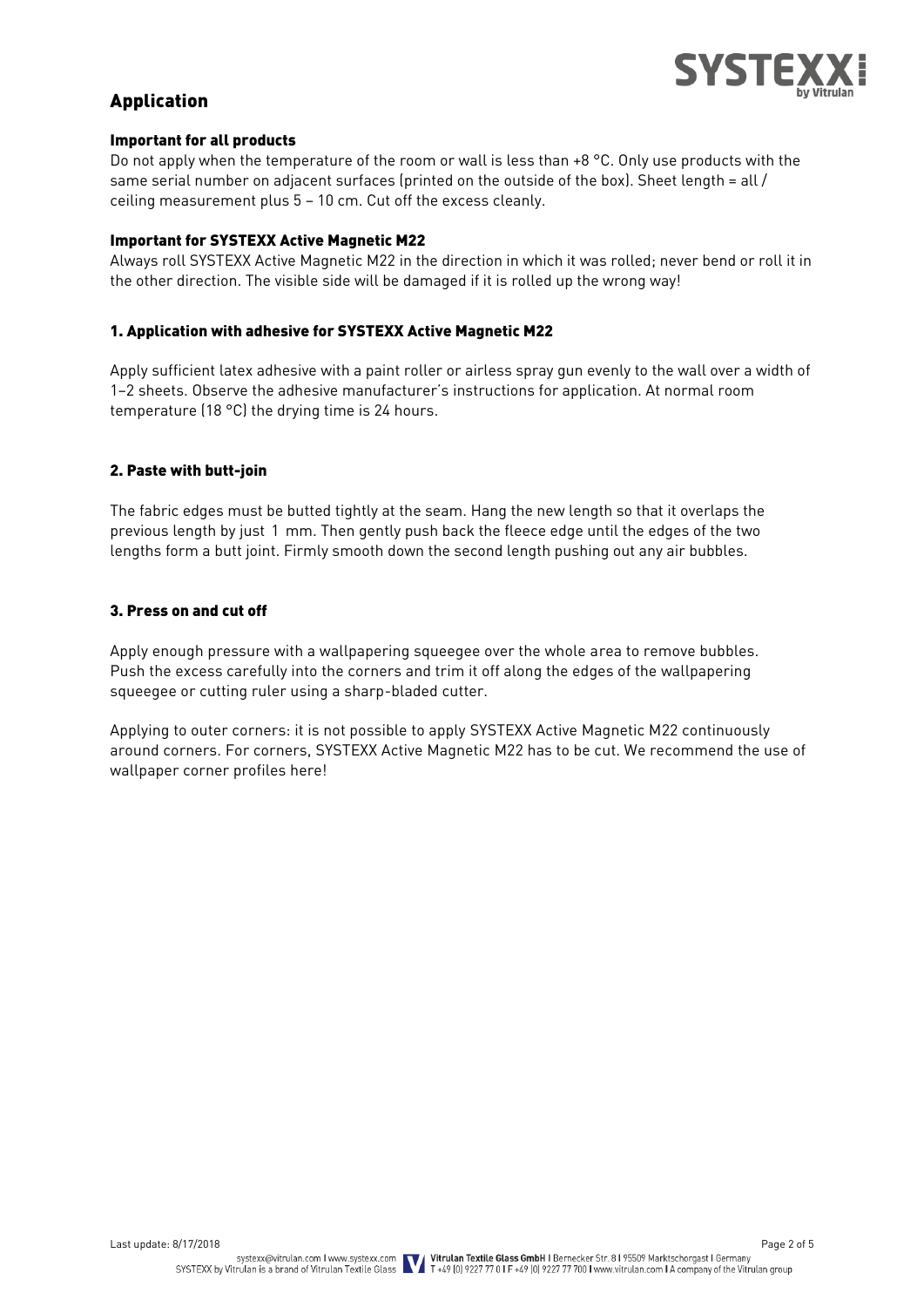

#### 4. Coating

We recommend using high-quality dispersion paint or Milacor whiteboard finish. Surfaces covered with a matt finish are likely to show signs of wear from the use of magnets.

1st coat: apply the paint evenly after the product has fully dried. Observe the paint manufacturer's instructions for application. 2nd coat: only do this after the 1st coat of paint has fully dried. Use the thickest coating you can for SYSTEXX Active Magnetic M22 (wet abrasion class 1). Even as many as eight additional coats do not have a negative effect on the magnetic action.

Adhesive consumption: 200 – 310 g / m<sup>2</sup>

Paint consumption:  $270 - 310$  g / m<sup>2</sup> for 2 coats

The quantity required depends on the fabric structure and on the substrate. You will need to determine accurate values to allocate applications to the building. Similarly, please also observe the technical data sheets for those products that will also be used.

#### Coating according to degree of gloss

| Desired topcoat                     | Required basecoat                          |  |  |
|-------------------------------------|--------------------------------------------|--|--|
| Matt                                |                                            |  |  |
| Semi-gloss<br>- Eggshell<br>- Satin | <b>Semi-gloss</b><br>- Eggshell<br>- Satin |  |  |
| Gloss<br>- High gloss               | <b>Gloss</b><br>- Satin<br>- High gloss    |  |  |

| <b>Substrate</b>                             | <b>Preparation</b>                                                                                                                                                                                      |
|----------------------------------------------|---------------------------------------------------------------------------------------------------------------------------------------------------------------------------------------------------------|
| <b>Exposed concrete</b>                      | 1. De-burr roughly<br>2. Fill holes and cracks, smooth and level substrate with a suitable filling<br>material<br>3. Sand and prime                                                                     |
| Porous concrete,<br><b>Filigran concrete</b> | 1. Clean (abrade and smooth down)<br>2. Fill holes and cracks, smooth and level substrate with a suitable filling<br>material<br>3. Sand and prime                                                      |
| <b>Sandy plaster</b>                         | 1. Sand down (remove loose sand corn)<br>2. Stabilize substrate with a suitable primer<br>3. Fill holes and cracks, smooth and level substrate with a suitable filling<br>material<br>4. Sand and prime |
| <b>Course textured plaster</b>               | 1. De-burr roughly<br>2. Fill holes and cracks, smooth and level substrate with a suitable filling<br>material<br>3. Sand and prime                                                                     |

 $\overline{\phantom{a}}$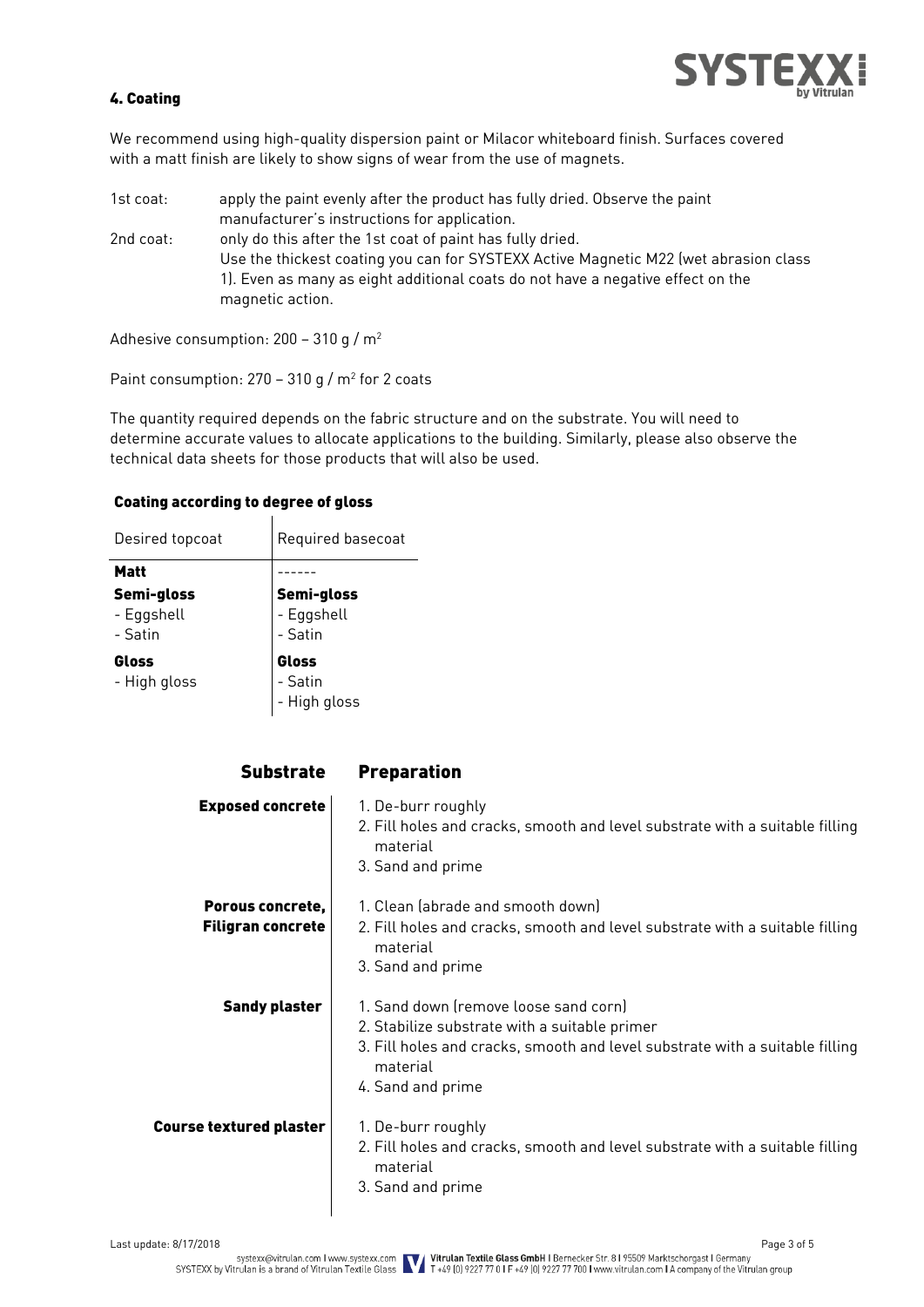|                                                                             | <b>SYSTEX</b>                                                                                                                                                                                         |
|-----------------------------------------------------------------------------|-------------------------------------------------------------------------------------------------------------------------------------------------------------------------------------------------------|
| <b>Absorbent plaster</b><br>(e. g. stucco)                                  | 1. Apply a suitable primer<br>2. Fill holes and cracks, smooth and level substrate with a suitable filling<br>material<br>3. Sand and prime                                                           |
| <b>Normal plaster</b>                                                       | 1. Fill holes and cracks, smooth and level substrate with a suitable filling<br>material<br>2. Sand and prime                                                                                         |
| Peelable / Stripable wallpaper<br><b>Scrap wallpaper</b><br>(e.g. woodchip) | 1. Remove wallpaper entirely<br>2. Fill holes and cracks, smooth and level substrate with a suitable filling<br>material<br>3. Sand and prime                                                         |
| <b>Peeling / Flaking paint coating</b>                                      | 1. Remove all loose flakes<br>2. Sand and prime the area<br>3. Fill holes and cracks, smooth and level substrate with a suitable filling<br>material<br>4. Sand and prime                             |
| <b>Distemper coatings</b><br>(e.g. cellulose)                               | 1. Remove completely by scraping/washing off<br>2. Prime with suitable keying primer<br>3. Fill holes and cracks, smooth and level substrate with a suitable filling<br>material<br>4. Sand and prime |
| <b>Glossy paint coatings</b>                                                | 1. Sand until there is a matt finish<br>2. If necessary, apply a keying primer                                                                                                                        |
| <b>Glass fabric</b>                                                         | 1. Smoothen and level out fabric structure with a suitable filling material<br>(prevents the formation of stripes in the texture)<br>2. Sand and prime                                                |
| <b>Plasterboard panels</b>                                                  | 1. Fill joints and screw holes in accordance with current plasterboard<br>specifications<br>2. Sand and prime                                                                                         |
| OSB panels, wood, Hardboard                                                 | 1. Insulate/seal surface with suitable primer<br>2. Fill joints and screw holes with suitable filling material<br>3. Sand and prime                                                                   |
| <b>Ceramic tiles</b>                                                        | 1. Clean and degrease the tiles<br>2. Apply bonding agent (undercoat/primer for ceramic and glass)<br>3. Fill and level whole surface with a suitable filling material<br>4. Sand and prime           |
| <b>Rusty steel surfaces</b>                                                 | 1. Remove rust as per DIN 55928 PST 2-3 or ST 2-3<br>2. Apply a suitable anti-corrosive primer                                                                                                        |
| <b>Bleeding surfaces</b><br>(e.g. waterstains)                              | 1. Insulate bleeding areas with a suitable primer<br>2. Fill holes and cracks, smooth and level substrate with a suitable filling<br>material<br>3. Sand and prime                                    |
| <b>Nicotine and soot deposits</b>                                           | 1. Treat with an insulating protective layer                                                                                                                                                          |